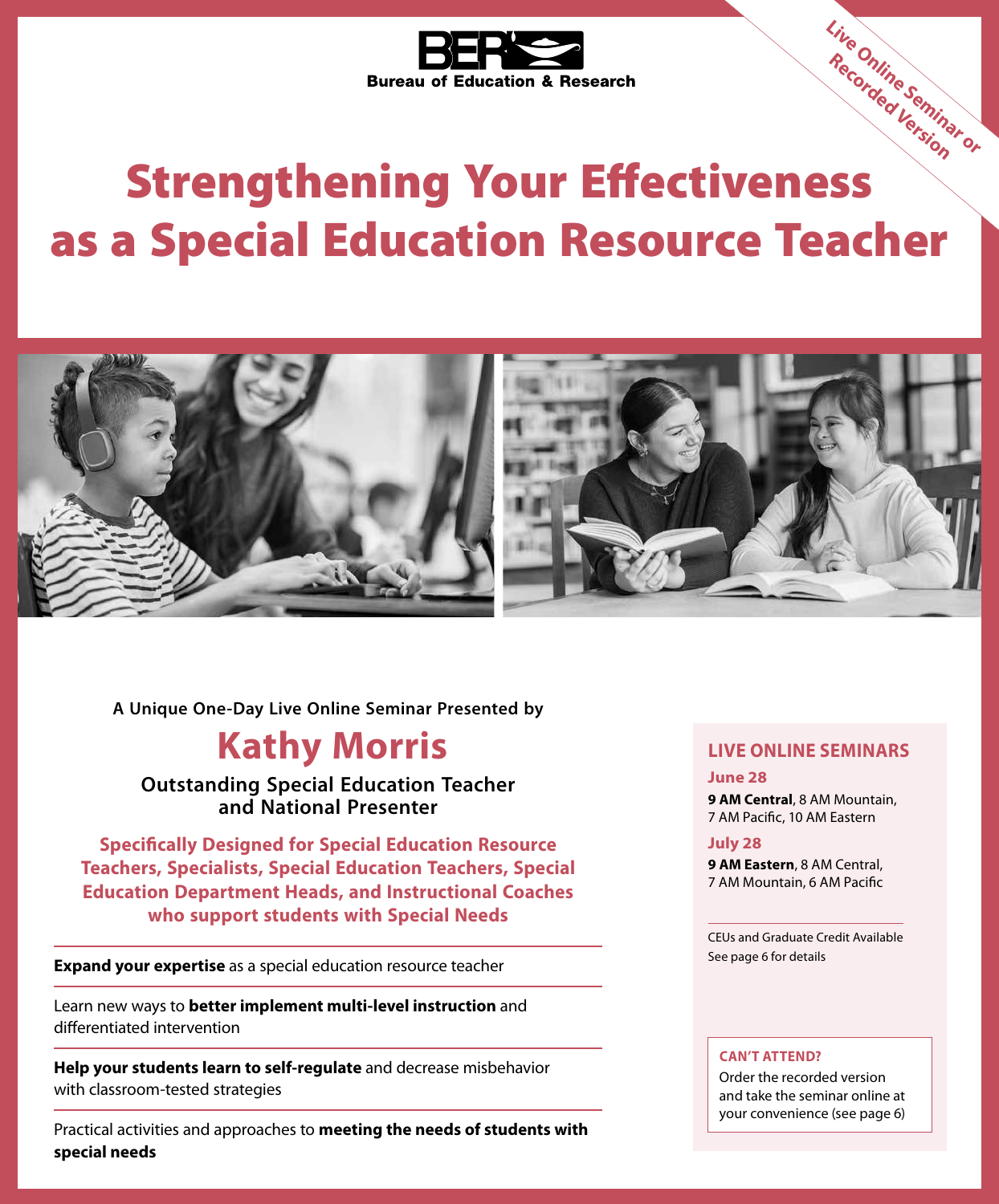# **Ten Key Benefits of Attending**

"Kathy Morris was extremely knowledgeable and used applicable material. Everything pertained to Special Education and was something that I can use tomorrow in my room."

> **– MARIA KRUK, SPECIAL EDUCATION RESOURCE TEACHER**



### **Who Should Attend**

Special Education Resource Teachers, Specialists, Special Education Teachers, Special Education Department Heads, and Instructional Coaches who support students with special needs

- **1. Maximize Your Role as a Resource Teacher for Students with Special Needs** Strengthen your practice with process, content and products that will work in variety of settings and for students with all levels of cognitive functioning
- **2. Gain Valuable Resources That Support Specially Designed Instruction**

Explore Kathy's website resources that provide creatively designed Social Stories, Power Cards, Checklists, Keychain Rules, SOCCSS, T-charts, and so much more!

#### **3. Increase Your Students' Engagement**

Learn from Kathy's modeling of activities to increase student engagement … Use immediately when you return to school

### **4. Boost Your Effectiveness in Helping Teachers with Modifications, Accommodations, and Interventions**

Increase your knowledge base of ideas and strategies to help general education teachers fulfill the modifications, accommodations and interventions recommended by the IEP

### **5. Strategies to Jumpstart Your Students' Metacognitive Functions**

Find out how you can easily influence your students toward better metacognitive skills … Improve your students' goal setting and planning to become more engaged and independent learners

**6. Simple and Effective Ways to Teach Self-Regulation … Strategies That Work**

Learn valuable ways to increase your students' self-regulation and decrease behavior breakdowns

### **7. Decrease Behavior Problems**

Decrease behavior problems that arise with your more challenging students … Learn how to prevent meltdowns and teach prevention, intervention, and post-intervention skills

#### **8. Improve the Achievement of Your Students with Special Needs**

Incorporate highly effective multi-level instruction techniques to better meet the needs of all your students

### **9. Implement More Effective Social-Emotional Instruction**

You do not need to be a counselor or intervention specialist to share these strategies for supporting students with emotional challenges … Be equipped to share these strategies with general education teachers

### **10. Receive an Extensive** *Special Education Resource Teacher* **Digital Resource Handbook**

Each participant will receive an extensive digital resource handbook specifically designed to provide practical tips, strategies, and techniques for your Special Education Resource instruction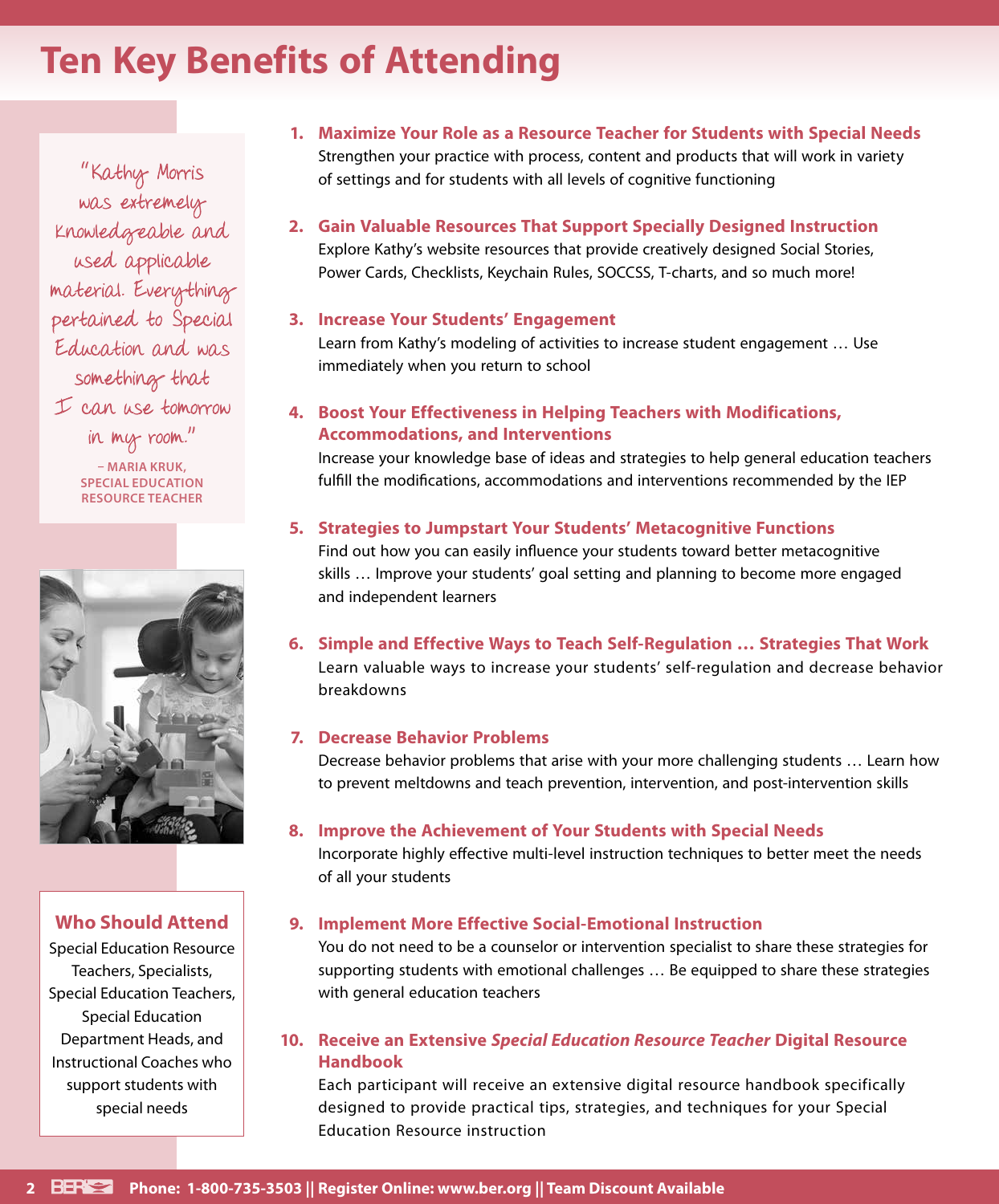# **Outstanding Strategies You Can Use Immediately**

### **What You Will Learn ...**

- **•** Practical and doable strategies that **incorporate visual strengths and resources** to scaffold positive behavior
- **• Highly effective differentiated instruction techniques** you can easily share with general education teachers
- **• Powerful decision-making tool** for least restrictive environment determination
- **•** Dozens of helpful strategies that **enhance your students' metacognitive development**
- **•** Valuable self-regulation **tools and resources**
- **• Technology tips** and resources
- **•** Highly effective classroom-tested visual strategies to **increase students' attention and engagement**
- **• Powerful approaches** for implementing multi-level instruction
- **•** Engaging activities that **increase learning and achievement**
- **• Outstanding websites** for valuable free resources
- **•** Checklists and tools for **more positive interventions and documentation**
- **•** How to better **recognize tantrums vs. meltdowns** and apply more effective responses for your special needs students
- **• Proven strategies to reduce anxiety** and increase engagement
- **•** Differentiation and metacognitive strategies to **increase success of all students**





"This was a wonderful seminar! I learned so many things that  $I$  will take with me into my classroom!"

**– LAURA HARRIS, 6TH GRADE SPECIAL EDUCATION TEACHER**

### **Practical Ideas and Strategies**

Working as a special education resource teacher is becoming ever more challenging as responsibilities increase for content, process, product, collaboration, and now … potentially doing it all in an online environment. In this **NEW** seminar, you will receive dozens of classroom-tested interventions and practical strategies that will help you with the challenges you face in meeting the needs of your students. Join **Kathy Morris**, a longtime special education teacher and practitioner, for a day filled with ready-to-use ideas and strategies that will help you make an immediate difference for your students with special needs. You will not want to miss this interactive seminar that will leave you with a greater sense of confidence and a host of new ideas you can implement in your special education resource specialist program.

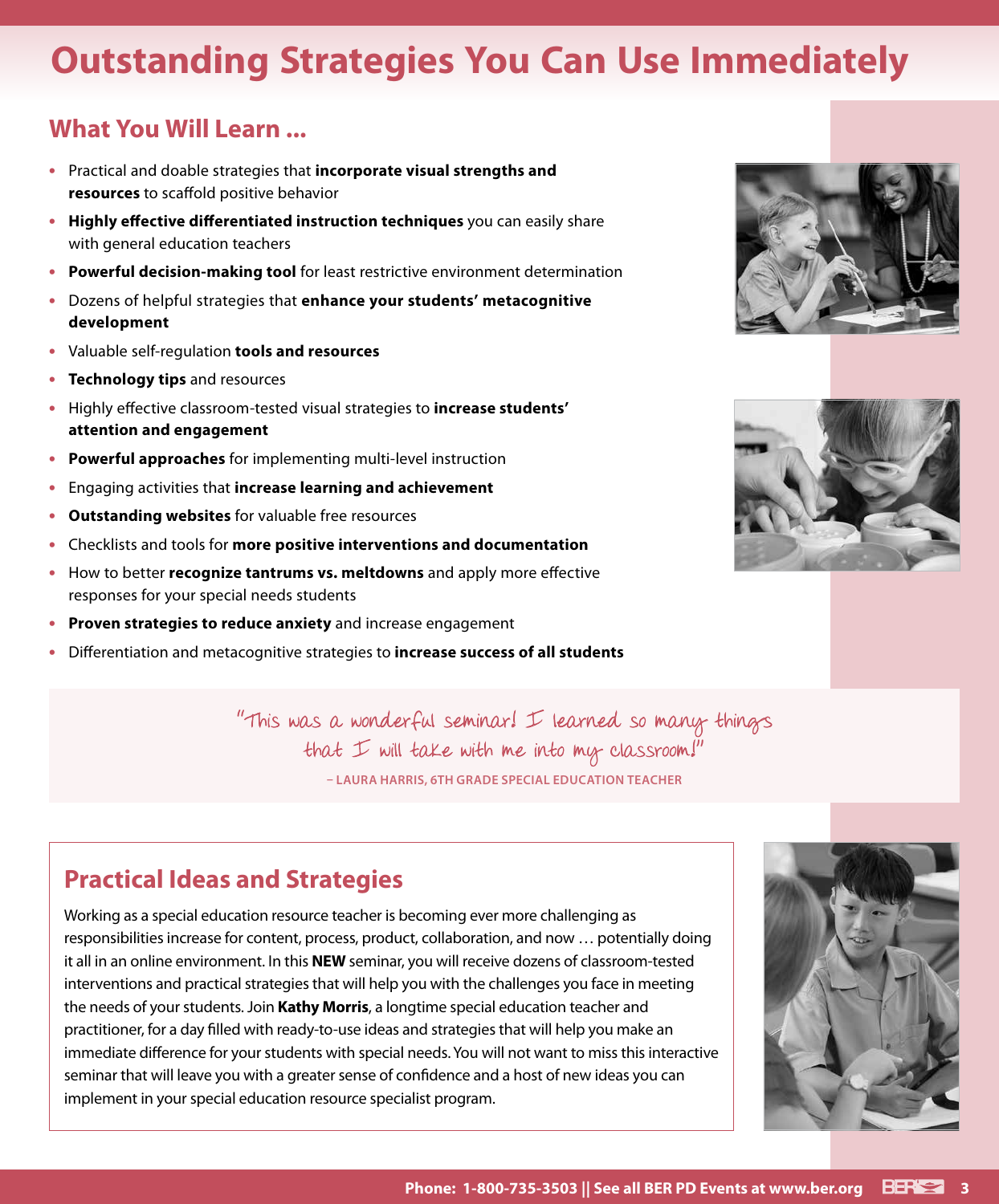# **A Message From Seminar Leader, Kathy Morris**



### **Uniquely Qualified Instructor**

**Kathy Morris** is a highly experienced special education resource teacher, service provider for students with moderate to severe disabilities, diagnostician, and special education consultant. She has helped educators and entire schools transform resource specialist instruction to increase student success. She was named "Outstanding Educator of the Year" in her state and served as Advisor to the President's Commission on Special Education. Kathy knows what works with Special Education students. She will give you specific and doable strategies to help your students develop the skills to make your resource specialist program a more positive experience. You will also receive the extensive digital resource handbook Kathy wrote specifically for this seminar, *Strengthening Your Effectiveness as a Special Education Resource Teacher*, that is filled with student-proven ideas and strategies you will be able to immediately apply or adapt to fit your student and classroom needs. Spending the day with Kathy is an inspirational opportunity, filled with practical, creative, and ready-to-use strategies and ideas for supporting your Special Education students and experience greater success resource room. **You will leave with specific ideas and strategies you can implement immediately!**

Dear Colleague:

I wish I knew then what I know now! As a special education resource teacher, there is a world wide web of knowledge and information out there about how the brain works, strategies that address metacognition as well as self-regulation, and an array of research about how persons with autism, learning disabilities, ADHD, and other children and adolescents with disabilities learn. How do you sift through the theory and find nuggets of instructional practices that work for the special needs students and their families who count on you to deliver? As I look back, some of these strategies I implemented unwittingly. But there is so much more information that we have learned in the last 10 years, and I have brought it down to a one-day seminar that focuses on the strategies, techniques, and ideas you can implement immediately in your classroom.

My goal for this seminar is to share this information with you in a lively, interactive day filled with modeling, demonstration, discussion, and visuals. I will provide very practical strategies that you can implement in your resource setting, specialized setting or general education classroom.

In this seminar, designed for inclusive and special education settings, you will learn how to recognize executive functioning deficits and how they can inhibit learning, along with a toolbox of practical strategies for helping these students get organized, stay focused for longer periods of time and be more successful in school. Strategies in self-awareness, work completion, task initiation, planning, and organizing, will all be shared as well as ideas for impulse control, motivation, self-regulation and more! Differentiated instruction will be emphasized to help you ensure each student's needs are individualized.

I hope you will join me to gain valuable tools to support your students' success in school, both academically and socially. Come and learn new strategies and interventions that will make a significant difference for all of your students.

Sincerely,

Rachy R. Morrie

Kathy Morris

**P.S. By attending this seminar, you will receive an extensive digital resource handbook I designed specifically for special education resource teachers. You will leave with a multitude of resources ready to use immediately.**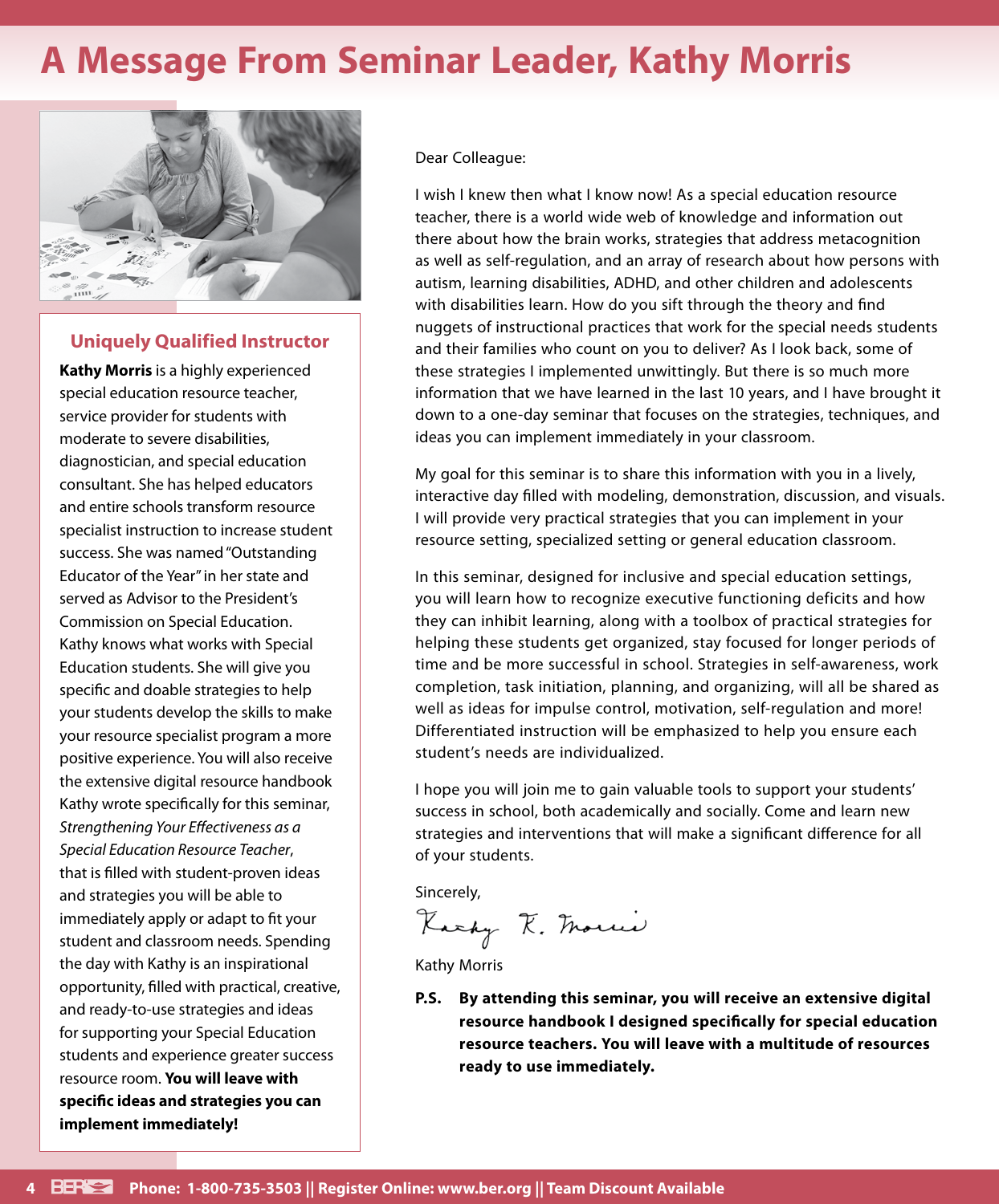## **What Your Colleagues Say About Kathy Morris**

*"Very good information, lots of good resources and new ideas to use. I will use a lot of this information to help the students that I work with."* **– Brandon Hammond, Resource Room**

*"This seminar was very informative and useful. Kathy made the content very accessible and enjoyable to learn."* **– Saira Y. Hernandez Tejeda, Education Specialist**

*"Kathy did a wonderful job sharing her expertise and keeping us engaged throughout the day. She is the best!"* **– Carol Burmeister, Educational Consultant**

*"Kathy is very knowledgeable!"* **– Jill Baker, Special Education**

*"I appreciate that Kathy's seminar focused on strategies. It's helpful to grow my toolbox as an educator."* **– Andrew Ulmer, Special Education Teacher**



## **About BER Seminars**

### **Outstanding Instructors**

All programs are led by outstanding, top-rated BER national trainers

#### **Extensive Digital Resource Handbook**

You'll receive an extensive digital Resource Handbook full of practical strategies and resources

#### **Highly Interactive**

You'll be able to ask questions, consult with the instructor and share ideas with other participants

#### **Program Guarantee**

As we have for 44 years, we guarantee the high quality of our programs. If you are not satisfied, we'll give you a 100% refund.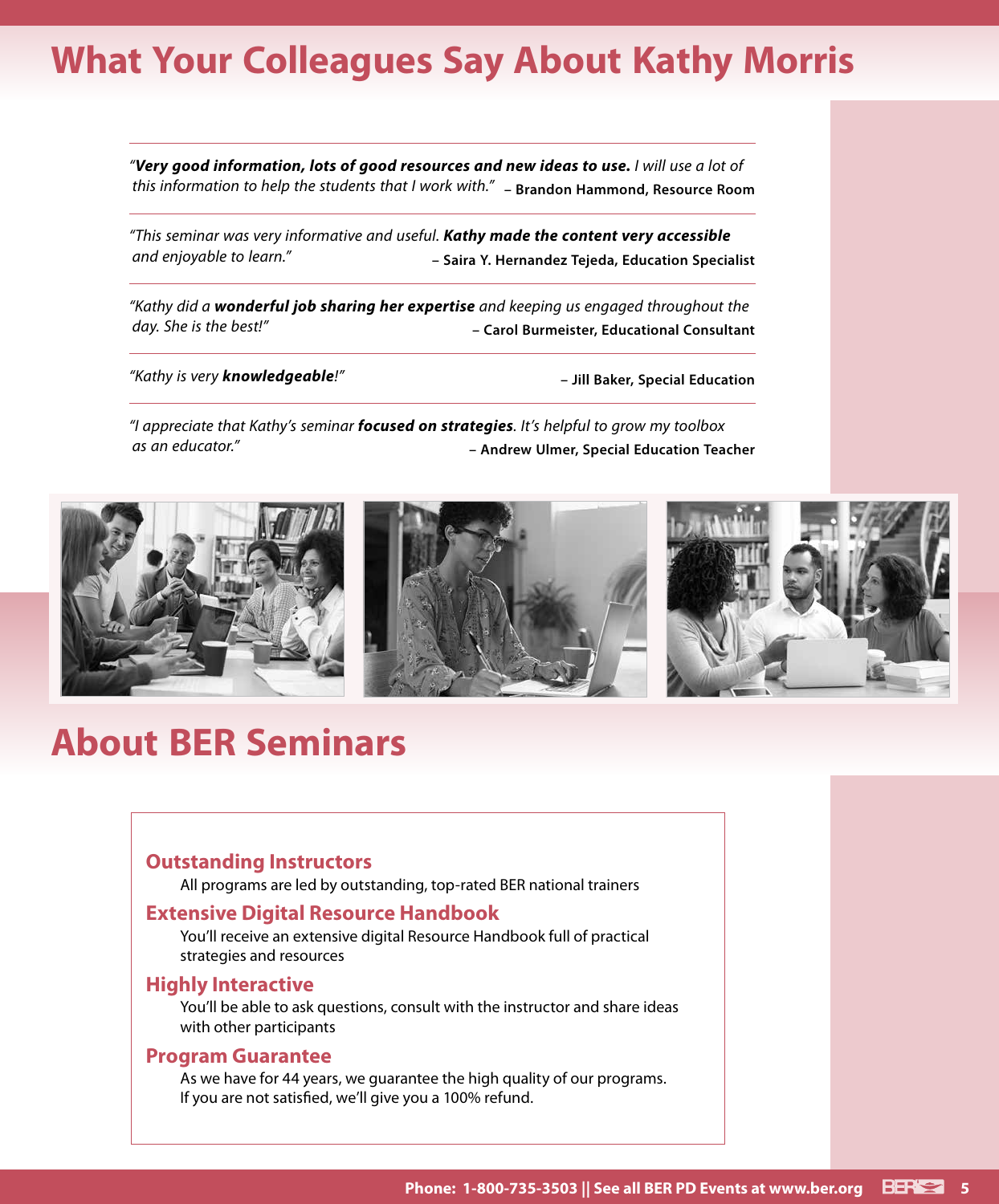# **Special Benefits of Attending**



"Kathy is a passionate instructor who compiled a very useful resource handbook of strategies and information that I can start using as soon as  $I$  head back to work."

**NINA TSUNG-SZE, JUNIOR HIGH MATH TEACHER**

### **On-Site Training**

Most BER seminars can be brought to your school or district in-person or online. See the options at www.ber.org/onsite or call 877-857-8964 to speak to one of our On-Site Training Consultants.

### **Extensive Digital Resource Handbook**

Each participant will receive an extensive digital resource handbook giving you access to countless strategies. The handbook includes:

- Practical ideas and strategies for teaching special needs students whether in a resource room or general education classroom
- Tools and resources for more effective collaboration for special needs students' success
- Examples of Specially Designed Instruction and intervention
- Activities and strategies you can apply immediately in your classroom

### **Consultation Available**

Kathy Morris will be available to answer your specific questions and the unique needs of your own program.

### **Meet Inservice Requirements / Earn State CEUs**

Participants of Live Online Seminars and those completing the Recorded Version online can receive a certificate of participation that may be used to verify five continuing education hours. For details about state CEUs available, visit www.ber.org/ceus

### **Earn One to Four Graduate Semester Credits**

Up to four graduate level professional development University of Massachusetts credits are available with an additional fee and completion Global Anonprofi of follow up practicum activities. Details for direct

enrollment with University of Massachusetts Global, will be available at this program.

### **Can't Attend?**

### **Other Professional Development Options:**

### **Recorded Version of the Seminar**

A video recorded version of this seminar will be available to take online at your convenience. You'll have access to the entire course and to the extensive digital resource handbook. Optional CEUs and graduate credit available. To enroll, see registration form on page 7.

#### $\mathbf{P}$ **Related On-Demand Online Courses**

Two related On Demand Video-Based Online Learning courses, *Catching Up Your Students with Disabilities Who Have Fallen Behind*, for Grades 1-12, and *Increase Your Success as a Special Education Resource Teacher*, for Grades K-12, are available for immediate registration. To enroll, visit www.ber.org/online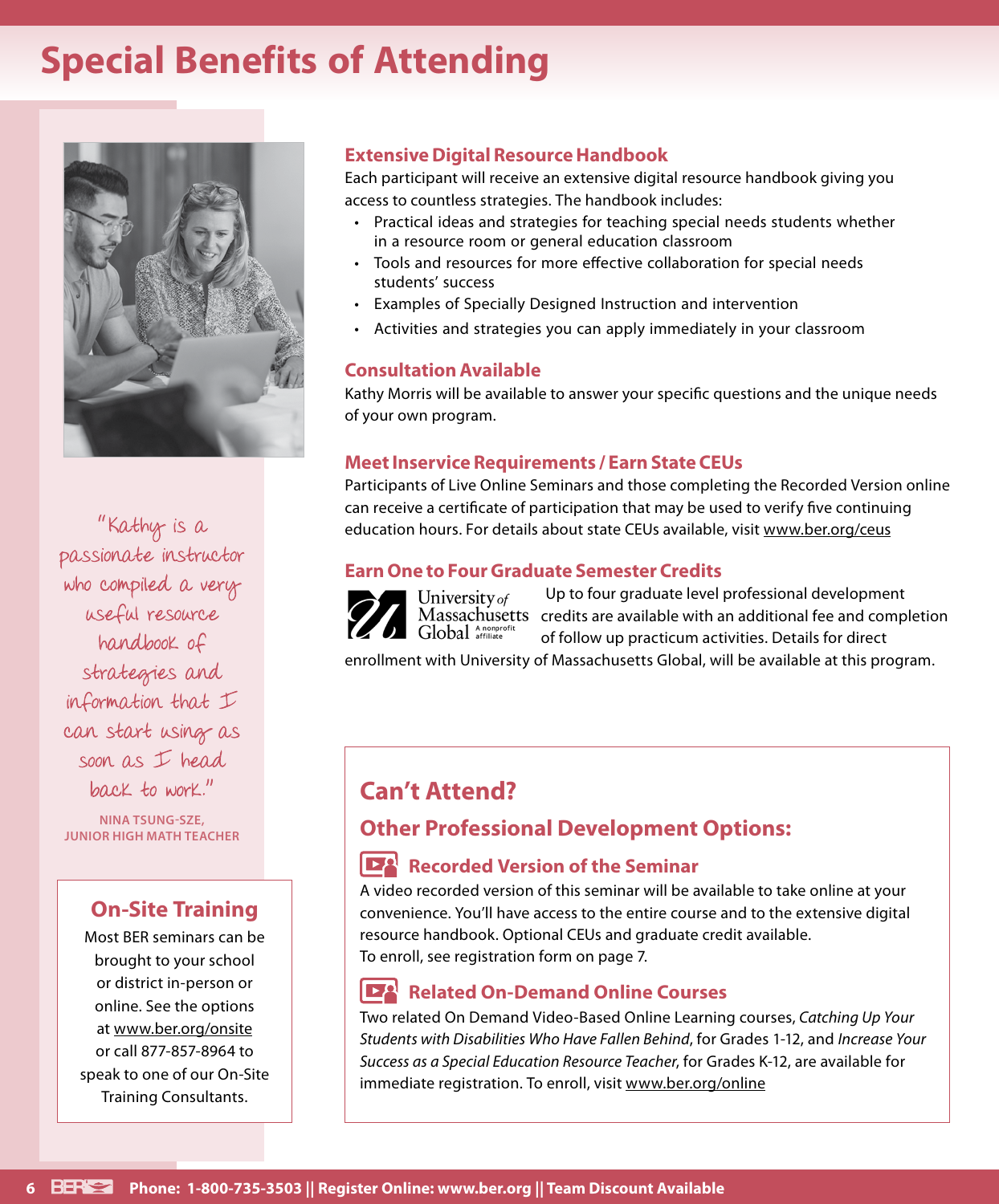### Strengthening Your Effectiveness as a Special Education Resource Teacher

| <b>Registration (XRY2M1)</b><br>1. June 28, 2022 (Start time: 9 AM Central)<br>ப                                                               | <b>FIVE EASY WAYS TO REGISTER:</b><br><b>REGISTER ONLINE at: www.ber.org</b>                                                                                                                                               |
|------------------------------------------------------------------------------------------------------------------------------------------------|----------------------------------------------------------------------------------------------------------------------------------------------------------------------------------------------------------------------------|
| 2. July 28, 2022 (Start time: 9 AM Eastern)<br>□<br>$-or -$                                                                                    | <b>EMAIL this form to: register@ber.org</b>                                                                                                                                                                                |
| 3. I'd like to order the recorded version of this seminar<br>$\Box$                                                                            | PHONE toll-free: 1-800-735-3503<br>(Weekdays 5:30 am - 4:00 pm Pacific Time)                                                                                                                                               |
| M.I.<br><b>LAST NAME</b><br><b>FIRST NAME</b>                                                                                                  | FAX this form to: 1-425-453-1134                                                                                                                                                                                           |
| POSITION, SUBJECT TAUGHT<br><b>GRADE LEVEL</b>                                                                                                 | <b>MAIL this form to: Bureau of Education &amp; Research</b><br>915 118th Avenue SE . PO Box 96068<br>Bellevue, WA 98009-9668                                                                                              |
| SEMINAR LOCATION NUMBER: _<br>(Please see list above)                                                                                          | <b>Program Hours</b>                                                                                                                                                                                                       |
| List additional registrants on a copy of this form                                                                                             | All Live Online Seminars are scheduled 9:00 AM - 3:30 PM in the time zone                                                                                                                                                  |
| <b>SCHOOL NAME</b>                                                                                                                             | indicated. Check in 15 minutes prior. Registrants will be sent login information<br>by email four days before their Live Online Seminar.                                                                                   |
| SCHOOL MAILING ADDRESS                                                                                                                         |                                                                                                                                                                                                                            |
|                                                                                                                                                | Fee                                                                                                                                                                                                                        |
| <b>CITY &amp; STATE</b><br>ZIP CODE                                                                                                            | The registration fee is \$279 per person, \$259 per person for groups of<br>three or more registering at the same time. Call us at 1-800-735-3503<br>for groups of ten or more. Payment is due prior to the program.       |
| <b>SCHOOL PHONE NUMBER</b><br>HOME PHONE NUMBER                                                                                                | Fee includes seminar registration, a certificate of participation and                                                                                                                                                      |
| $\lambda$<br>$\lambda$<br>- 1                                                                                                                  | an extensive digital resource handbook. The fee is the same for<br>Live Online Seminars or Recorded Seminars.                                                                                                              |
| Registration confirmations and login details are sent via e-mail                                                                               | <b>Cancellation/Substitutions</b>                                                                                                                                                                                          |
| E-MAIL ADDRESS (REQUIRED FOR EACH REGISTRANT)                                                                                                  | 100% of your paid registration fee will be refunded if you can't attend<br>and notify us at least 10 days before the seminar. Late cancellations<br>made prior to the event date will be refunded less a \$15 service fee. |
| HOME MAILING ADDRESS                                                                                                                           | Substitutions may be made at any time without charge.                                                                                                                                                                      |
| <b>CITY &amp; STATE</b><br>ZIP CODE                                                                                                            | <b>Program Guarantee</b>                                                                                                                                                                                                   |
|                                                                                                                                                | We stand behind the high quality of our programs by providing the<br>following unconditional guarantee: If you are not satisfied with this<br>program, we'll give you a 100% refund of your registration fee.              |
| <b>IMPORTA</b><br>- PRIORITY ID CODE: EXRY2M1                                                                                                  |                                                                                                                                                                                                                            |
| <b>METHOD OF PAYMENT - Team Discount Available</b><br>The registration fee is \$279 per person,                                                | <b>Further Questions</b><br>Call the Bureau of Education & Research (800) 735-3503 or visit us<br>online at www.ber.org                                                                                                    |
| for teams of three or more registering at the same time, the fee is \$259<br>per person. Payment is due prior to the program. No cash, please. |                                                                                                                                                                                                                            |
| $\Box$ A check (payable to <b>Bureau of Education &amp; Research</b> ) is attached                                                             |                                                                                                                                                                                                                            |
| □ A purchase order is attached, P.O. #<br>(Be sure to include priority ID code on the P.O.)                                                    |                                                                                                                                                                                                                            |
| $\Box$ Charge my:<br>□ MasterCard<br>$\Box$ VISA<br>$\Box$ Discover                                                                            |                                                                                                                                                                                                                            |
| MO/YR                                                                                                                                          |                                                                                                                                                                                                                            |
|                                                                                                                                                |                                                                                                                                                                                                                            |
| (Found on back of card)                                                                                                                        |                                                                                                                                                                                                                            |